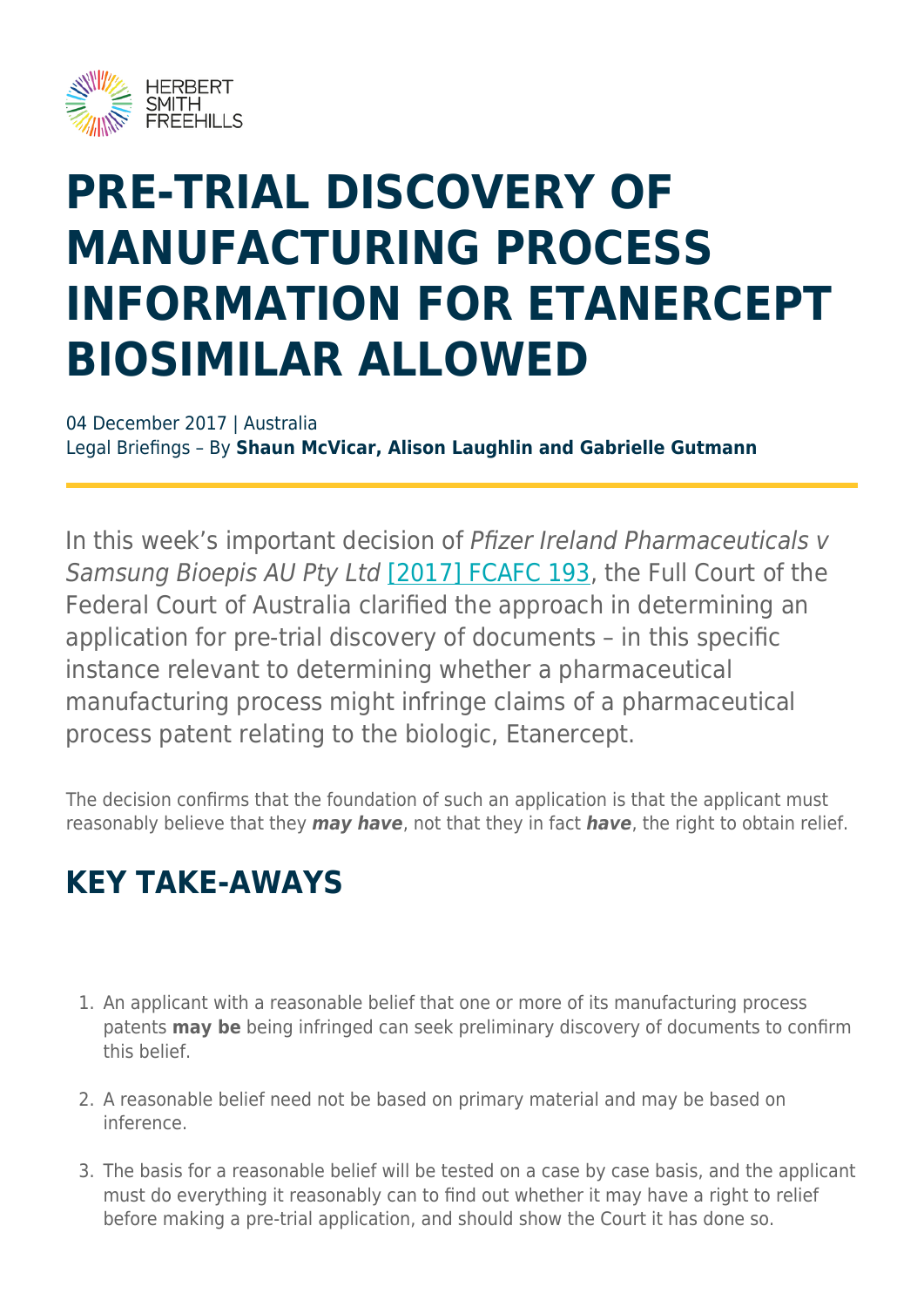# **THE DECISION**

At first instance Pfizer applied for preliminary discovery of documents relevant to determining whether Samsung Bioepis AU (**SBA**) was infringing one or more of its patents for manufacturing processes for producing Etanercept. The primary Judge refused Pfizer's application deciding that it failed to establish a reasonable belief, as opposed to a mere suspicion, that SBA was infringing its patents.

The Full Court overturned this finding, holding that Pfizer's evidence was sufficient to establish a 'reasonable belief' that it *may have* rights.

A few key points arise:

- 1. The three Judges (including Chief Justice Allsop) agreed that the primary Judge erred in his enquiry of competing expert evidence by asking whose evidence was more persuasive or preferable. The real question was whether Pfizer's evidence (whether contestable or even arguably wrong) was capable of giving a basis for a reasonable belief that SBA **may be** infringing one or more of Pfizer's patents. Allsop CJ was unable to conclude (at [70]) that Pfizer's evidence was "unreasonable or untenable in a hearing such as took place" where "there was no trial of the issue, no cross-examination and no presentation of competing views". The applications are not mini-trials but summary applications [at [2]).
- 2. Justice Perram of the Full Court emphasised that to defeat a claim for pre-trial discovery it must be shown that a "subjectively held belief does not exist or, if it does, that there is no reasonable basis for thinking that there may be (not is) such a case" (at [121]). A belief may involve a degree of speculation, as long as the belief based on speculation is reasonable.
- 3. The primary Judge indicated that even if the preconditions to grant preliminary discovery had been established, his Honour would have refused to exercise the discretion in favour of Pfizer because Pfizer failed to produce its own primary material showing that it employed its own patent to produce its product (a central tenant of Pfizer's reasonable belief), that is, Pfizer had not made full disclosure of the reasons for its application. Given the Full Court's findings on Pfizer's evidence being a sufficient basis to establish a reasonable belief, the Full Court found there was nothing discretionary to deny the grant of pre-trial discovery.